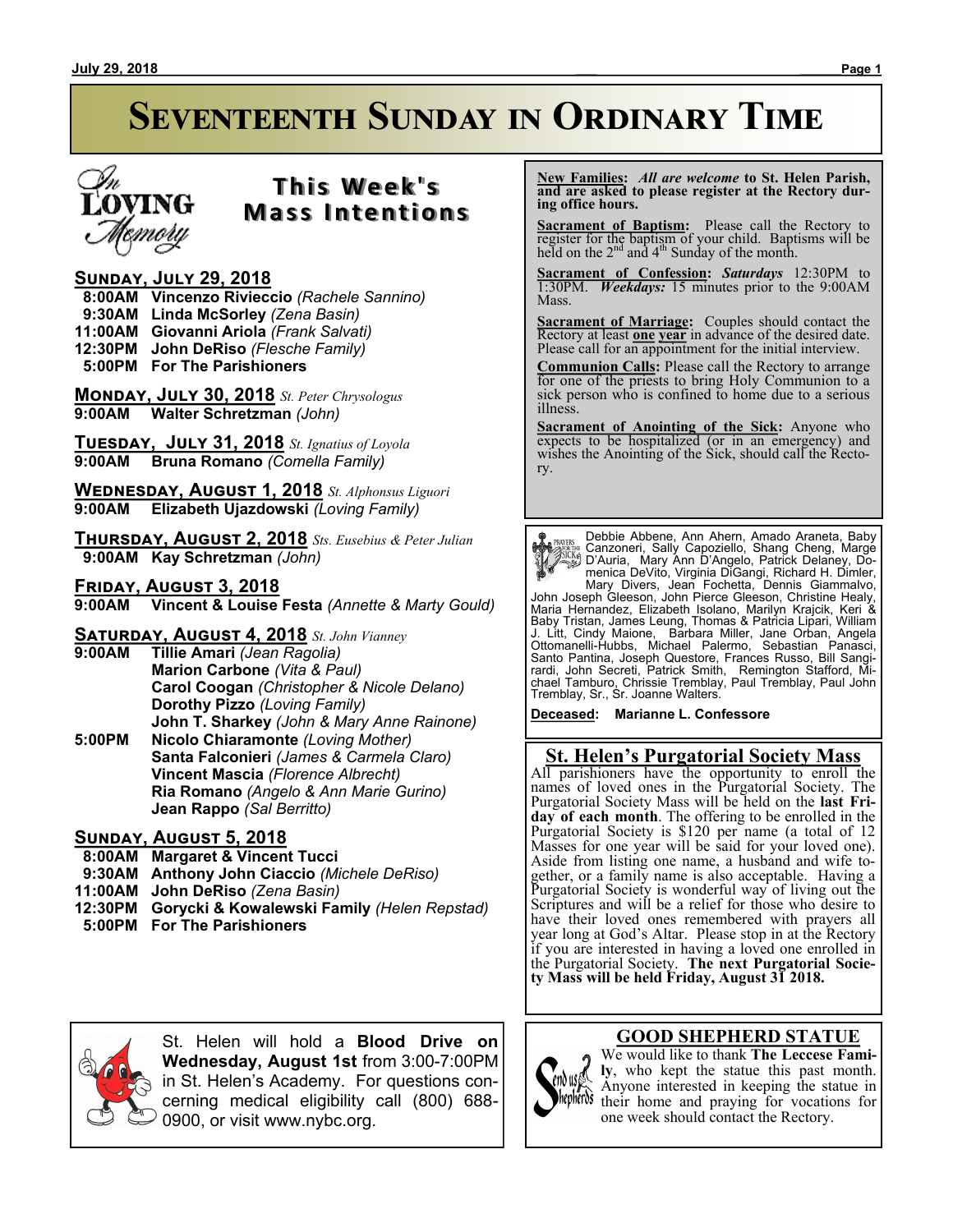# **"***Never Answer An Anonymous Letter***"** — Yogi Berra

In my last parish, I received a scathing letter that was sent to the Bishop's office. The content of the letter pertained to something I had said at the pulpit, implying that my political ideologies were affected by the right wing media. The content of the letter was quite amusing, accusing me of political views that, according to the letter, were being "spewed by Fox News and the like." What was so amusing is the fact I do not own a television and I do not watch Fox News (or any televised News).

The letter was sent to the Bishop's office and the Bishop's secretary forwarded it to me as a "heads-up". When the letter finally arrived to the rectory (with the official stamp of the Bishop), I immediately called the Bishop's secretary and inquired, "Why was an anonymous letter ever given credibility?" She quickly responded, "But Father, it was signed!" The letter was signed "Nemo Neminen". I was silent at first, and politely informed the secretary that the Bishop needs to brush up on his Latin; *nemo* is Latin for "nobody" and *neminem* is the accusative tense of the same word! I quickly filed the letter under G (garbage) as did the Bishop's secretary.

In my years of priesthood, I have received numerous anonymous letters. Some of them were quite amusing, others very misinformed, while others just baffle the imagination. Nonetheless, all anonymous letters I receive are filed under G.

One letter I received from a disgruntled parishioner inquired, "How do you expect to renovate a church in six months if you can't repair a statue in three?" I think I have answered that one! Nonetheless, the statue in question was irreparable.

There is an old saying, "Never take any notice of anonymous letters, unless you get a few thousand on the same subject." This has never occurred in my time as a priest, but occasionally, an anonymous letter does gives me pause. But, if it is not signed, then its value is diminished to less than the weight of the paper it's printed on! The signed letters I receive with compliments and complaints are always regarded with thought and action and are appreciated. On the other hand, the anonymous letters keep the blades of my shredder clean!

> Signed, Father Francis A. Colamaria The Pastor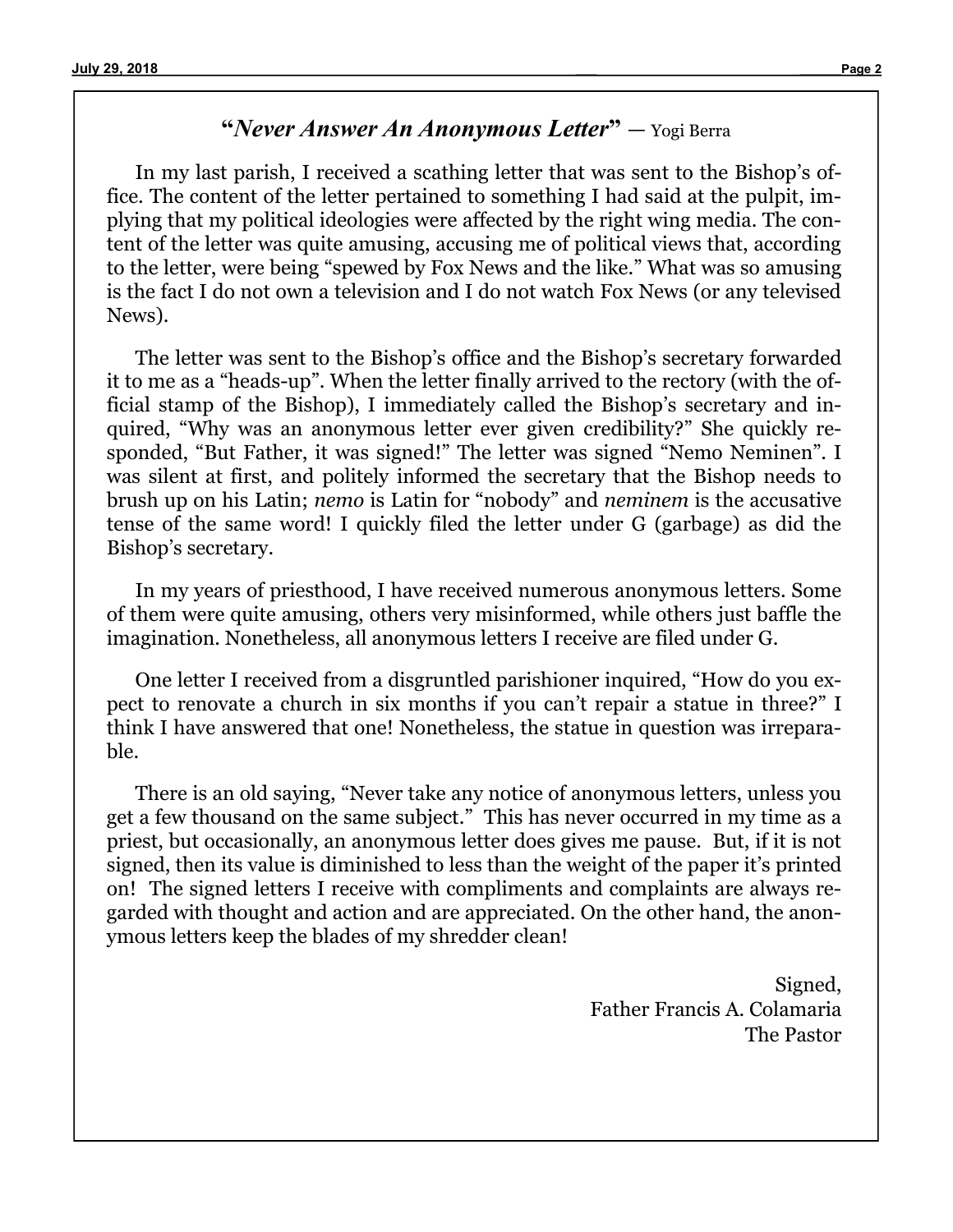

# **New Family Religious Education Registration for 2018-2019**

*Our program consists of Eight Religious Education grades: Kindergarten through 7th Grade*

We are now registering children for the **2018-2019** school year. You may pick up a registration **form** at the Religious Education Office located in the St. Helen's Academy school building. The registration fee is **\$75** for one child and **\$100** for two or more children in the same family **for registrations received up to and including 7/20/2018. The registration fee for forms received after 7/20/18 is \$100 for one child and \$125 for two or more children in the same family.** If the child was baptized at a Church other than St. Helen, you will need a copy of your child's Baptismal Certificate. If you do not have one available, you should contact the rectory of the Church where your child was baptized. It takes a couple of weeks to process a Baptismal Certificate at most parishes. Place your request now so your registration for our program will not be delayed. If you have any concerns or questions please contact us at 718 -916-2319. Re-registration for those enrolled in the current year was sent home.

#### **Rosary for Peace…New Place, New Time** The Rosary for Peace, sponsored by the Saint Helen Secular Franciscan Fraternity, takes place in the Church at 6:30PM every Wednesday. The group prays for our Blessed Mother's intercession to end violence (both domestic and civil) and the persecution of Christians throughout the world. All parishioners are invited to join us. We welcome anyone willing to lead a decade of the Rosary in a language other than English. -9173.

**St. Helen's Support Group for the Physically Challenged** meets the first and third Wednesday of every month at 1:30PM in the Rectory meeting room. All are invited. For further information please call Joan at (718) 848

**The Order of Franciscans Secular** meet on the 3rd Saturday of every month in St. Helen's Rectory after the 9AM Mass. Come and learn more about the Franciscan way of life.

**CATHOLIC CHARITIES NEIGHBORHOOD SERVICES HOWARD BEACH SENIOR CENTER** is located at 155-55 Cross Bay Blvd., across from Stop N Shop on Cross Bay Blvd. Seniors aged 60 and older are invited **Fun** to become members. Activities and services are offered Monday-Friday from 9:00AM to 4:00PM. **For further**  for. **information, contact Rosalie at 718-738-8100.** Seniors

| <b>Mondays</b>   | 9:30-10:30AM:<br>10:45-11:45AM:                            | <b>Tai Chi</b> with Elaine Fleischman<br><b>Chair Aerobics</b> with Charlie Ro                                        |
|------------------|------------------------------------------------------------|-----------------------------------------------------------------------------------------------------------------------|
| <b>Tuesdays</b>  | $9:30-10:30AM$ :<br>1:00PM:                                | <b>Movement Exercise with Millie</b><br>Dancing to a DJ with Refreshm                                                 |
| Wednesdays       | $10:00-11:00AM$ :<br>$10:30-11:30AM$ :<br>$1:00-3:00PM$ :  | <b>Zumba</b> with Elaine<br><b>Adult Coloring Classes</b><br><b>Karaoke By Fernando</b>                               |
| <b>Thursdays</b> | $9:30-10:30AM$ :<br>9:30-11:30AM:<br>12:30-2:30PM:         | <b>Movement Exercise with Millie</b><br><b>Art Classes</b> with a certified teac<br>Art Classes with a certified teac |
| <b>Fridays</b>   | $9:30-10:30AM$ :<br>$10:00-11:30AM$ :<br>$10:30-11:30AM$ : | <b>Cardio Exercise</b> with Dwayne<br><b>Introduction to Sign Language</b><br>Yoga with Charlie Roemer                |

air Aerobics with Charlie Roemer

**Tuesday 9:30-10:30-20:30-20:30-20:30-20:30-20:30-20:30** ncing to a DJ with Refreshments

**The Viewment Exercise** with Millie Classes with a certified teacher **Classes** with a certified teacher

# **Policies Regarding Infant Baptism at St. Helen Parish**



Parents seeking Baptism for their children *who live within the territory of St. Helen Parish* are asked to register as members of the parish before requesting an initial interview for Baptism. Registration is easily done at the parish office anytime during business hours.

Parents seeking Baptism for their children *who live outside the territory of St. Helen Parish* are asked to obtain a letter from the parish in which they live authorizing the Baptism to take place at St. Helen.

Initial meetings with parents seeking Baptism for their children will normally take place **on the second Wednesday of each month from 7:00–9:00PM and on the fourth Saturday of each month from 10:30AM–12:30PM.**

## **AUGUST—SEPTEMBER, 2018**

**Mornings of Preparation Required Before a Baptism:**

(*All begin at the 11:00AM Mass and continue in the Msgr. McGinness Room)* **August 12 & 26 — September 9 & 23**

**Schedule for Baptisms:** (*All begin at 2:00PM)*

> **August 12 & 26 September 9 & 23**

**Please call 718-738-1616 for more information and/or to schedule an appointment.**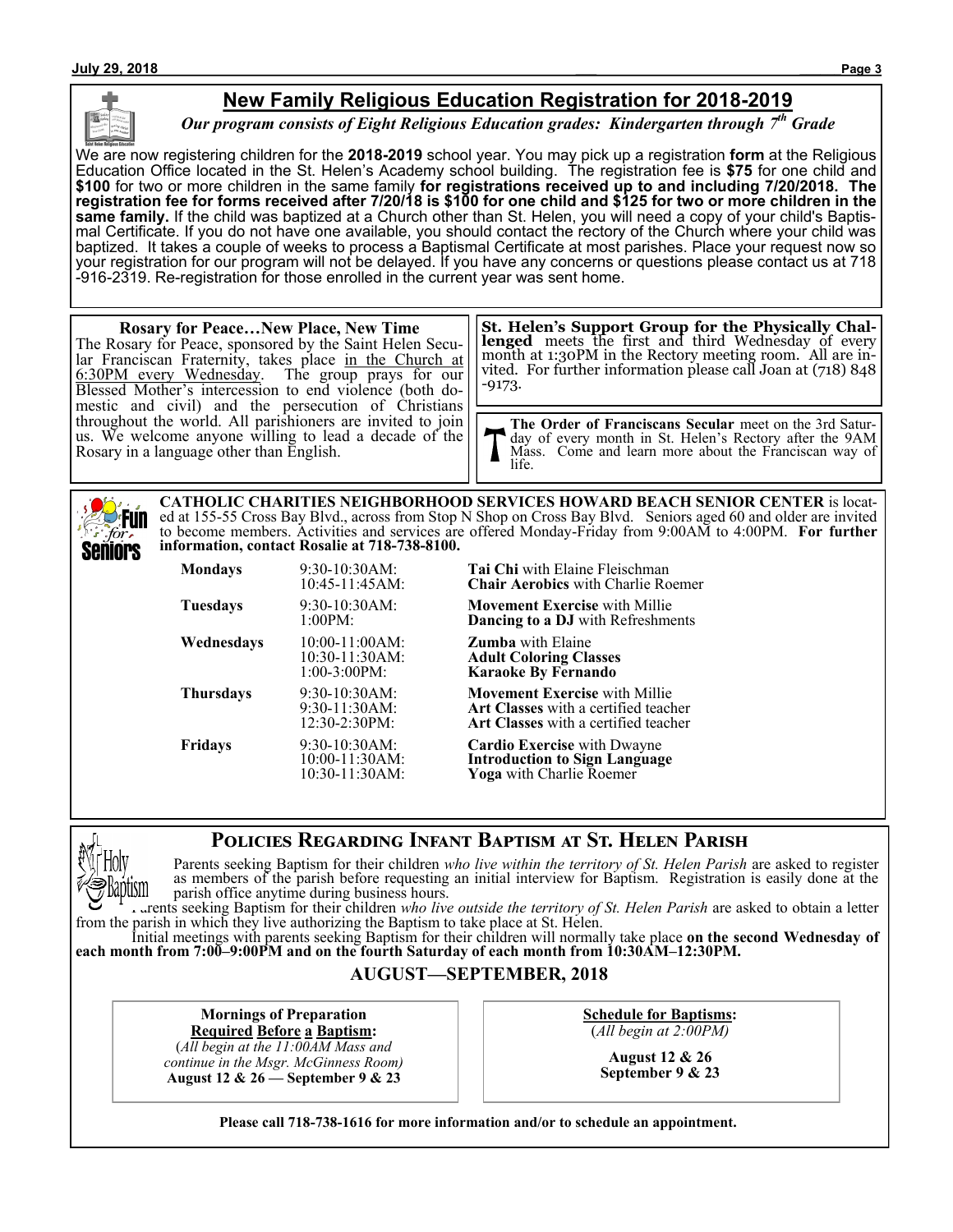# **Vacation Bible School 2018**



60 youngsters visited Daniel in Babylon this week. They sang, heard stories, played games, made crafts and met new friends. Thanks to our leaders and counselors. Special thanks to Laurie Heedles, the director, and Peter Pelczar, the set designer!

## **Memorials Available**

 Many times people come to the Rectory inquiring about memorials they can give to a family who has lost a loved one. The following are available:

- **Altar Bread, Altar Wine, Altar Candles or the Sanctuary Candle** in memory of a loved one for one week (\$50.00 each).
- **Votive Candles** for one year (\$100.00).
- A leaf permanently placed on the **Tree of Life**  (\$350.00).
- A plaque permanently placed on the **Anniversary Wall** (\$350.00).

 For further information, you may either call or visit the Rectory.



*You are invited to Pray the Family Rosary* **THURSDAY EVENINGS IN CHURCH 7:00-7:30PM**



*Are you new to St. Helen Parish?* If so, please remember to stop in at the Rectory to register your family!

**Holy Child Jesus Teen Drama Group** will be performing **42nd Street**, August 9th at 7PM, August 10th & 11th at 8PM, and August 12th at 3PM. For tickets and more information, please call (718) 847- 1860. Performances will be in the Msgr. Murray Auditorium, located at 111-02 86th Avenue, Richmond Hill, NY.